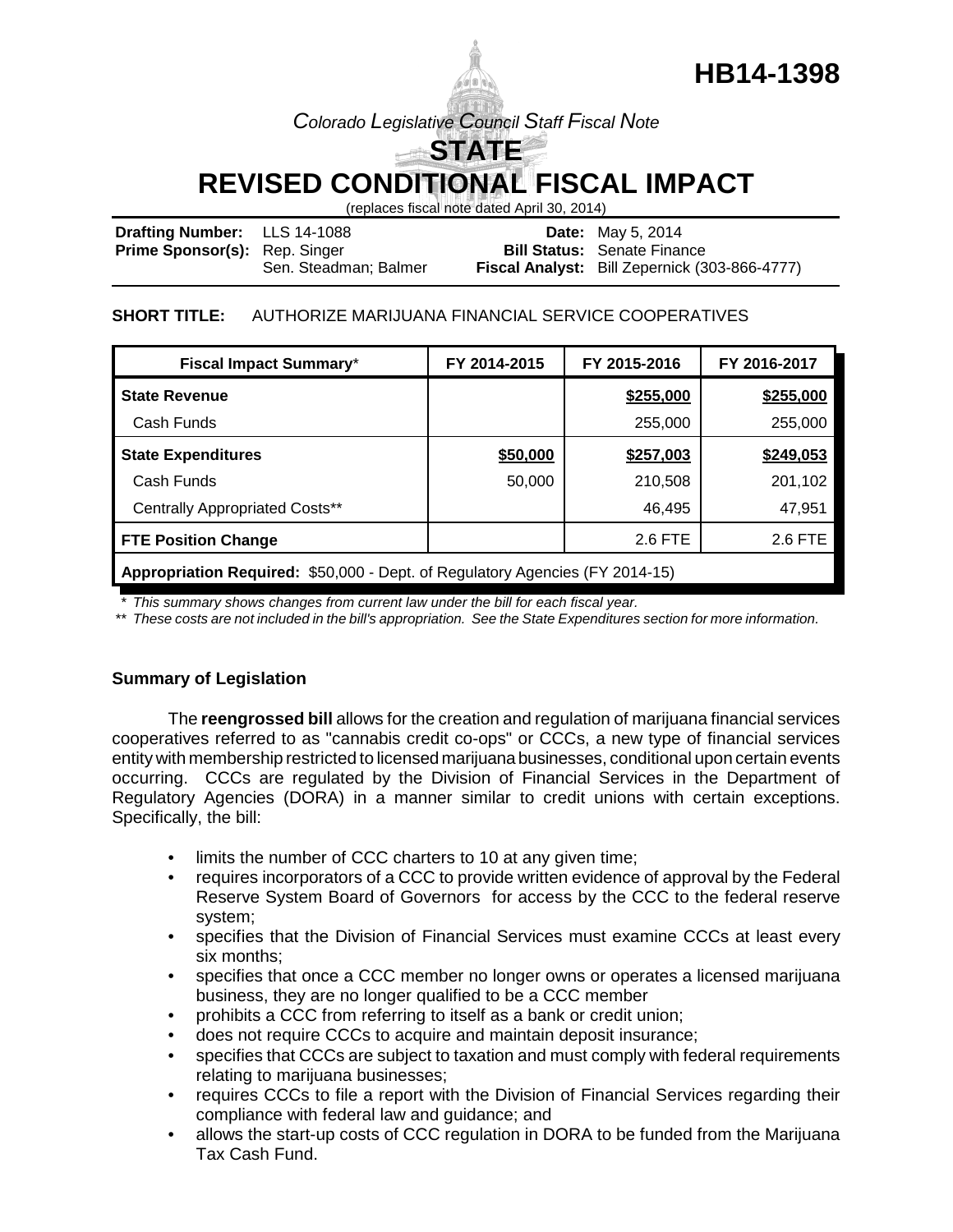May 5, 2014

Once an incorporator of a CCC receives approval from the Federal Reserve System Board of Governors, DORA must convene a stakeholder group to discuss any conflicts in law that may exist and to recommend ways to resolve any conflicts. No CCC application may be approved until this stakeholder group has met and the General Assembly has resolved all identified conflicts. If no CCC charters are issued by August 1, 2017, the regulation of CCCs is repealed on September 1, 2017. Otherwise, the regulation of CCCs is subject to a sunset review prior to its schedule repeal on September 1, 2020.

#### **State Revenue**

Conditional upon a CCC receiving approval by the Federal Reserve System Board of Governors, the DORA conducting the required stakeholder process, and the General Assembly resolving any statutory conflicts, the bill increases cash fund revenue to the Cannabis Credit Co-op Fund in DORA by approximately \$255,000 per year beginning in FY 2015-16. This revenue is assumed to start in FY 2015-16, if all the conditions for issuance of a CCC charter are met by this date. This revenue is from fees assessed on CCCs to cover the cost of regulation. Assuming 10 CCCs are incorporated, this fee will be \$25,500 per year for each CCC. The exact fee schedule will be determined by DORA and set based on the number of CCCs and assets held by these entities. To the extent that funding from the Marijuana Tax Cash Fund is used for start-up expenses in FY 2015-16, the actual assessment revenue may be less than this amount in the first year of regulation.

#### **State Expenditures**

The bill increases costs in DORA by **\$50,000 in FY 2014-15, \$259,355 and 2.6 FTE in FY 2015-16, and \$249,053 and 2.6 FTE in FY 2016-17 and beyond**. These costs, summarized in Table 1 and discussed below, are conditional upon a CCC receiving approval by the Federal Reserve System Board of Governors, the DORA conducting the required stakeholder process, and the General Assembly resolving any statutory conflicts.

*Assumptions.* The costs shown in this fiscal note are based on the following assumptions:

- the Federal Reserve System Board of Governors approves CCCs in FY 2014-15;
- the DORA and stakesholders meet in FY 2014-15 to identify any statutory conflicts and the General Assembly acts on the work group's recommendations at the 2015 session; and
- regulation of CCCs begins in FY 2015-16.

First-year costs are assumed to be paid from the Marijuana Tax Cash Fund. In the second year, to the extent assessment revenue is sufficient, costs are paid from the Cannabis Credit Co-op Fund. However, some start-up expenses in FY 2015-16 may also be paid from the Marijuana Tax Cash Fund.

*Stakeholder process.* Assuming CCCs are approved for operations by the Federal Reserve System Board of Governors, the DORA will have costs of \$50,000 in FY 2014-15 to conduct a stakeholder process to identify potential conflicts in law and make recommendations to the General Assembly on their resolution. This cost includes \$14,573 for 160 hours of legal services and \$34,427 for other expenses associated with the workgroup, including temporary staff, meeting facilitation, and other logistical expenses.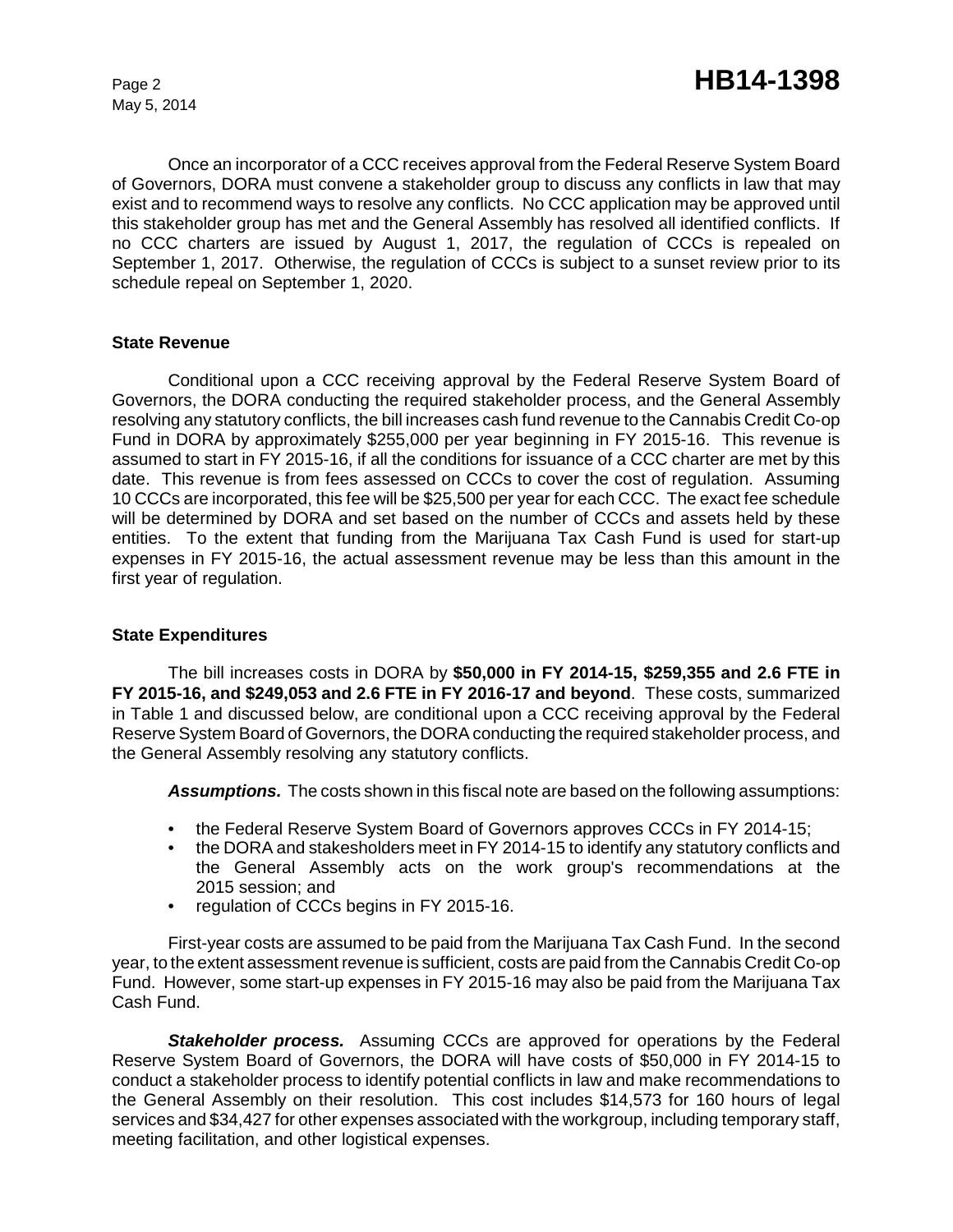*Regulatory costs.* The fiscal note assumes that 2.5 FTE are required in the Division of Financial Services beginning in FY 2015-16 for financial examiners (2.0 FTE) and supervisory staff (0.5 FTE). The personal services, operating, and capital outlay costs associated with these staff are shown in Table 1. Once regulation begins, the Division of Financial Services requires \$18,216 per year beginning in FY 2015-16 for 200 hours of legal services. The Department of Law requires reappropriated funds and an allocation of 0.1 FTE each year for this work.

| Table 1. Expenditures Under HB 14-1398             |            |            |            |  |  |  |  |
|----------------------------------------------------|------------|------------|------------|--|--|--|--|
| <b>Cost Components</b>                             | FY 2014-15 | FY 2015-16 | FY 2016-17 |  |  |  |  |
| <b>Personal Services</b>                           | \$0        | \$180,511  | \$180,511  |  |  |  |  |
| <b>FTE</b>                                         | $0.0$ FTE  | 2.6 FTE    | 2.6 FTE    |  |  |  |  |
| <b>Operating Expenses and Capital Outlay Costs</b> |            | 14,133     | 2,375      |  |  |  |  |
| <b>Legal Services</b>                              | 14,573     | 18,216     | 18,216     |  |  |  |  |
| Stakeholder Workgroup Expenses                     | 35,427     | 0          | 0          |  |  |  |  |
| Centrally Appropriated Costs*                      |            | 46,495     | 47,951     |  |  |  |  |
| <b>TOTAL</b>                                       | \$50,000   | \$259,355  | \$249,053  |  |  |  |  |

*\* Centrally appropriated costs are not included in the bill's appropriation.* 

*Centrally appropriated costs.* Pursuant to a Joint Budget Committee policy, certain costs associated with this bill are addressed through the annual budget process and centrally appropriated in the Long Bill or supplemental appropriations bills, rather than in this bill. The centrally appropriated costs subject to this policy are estimated in the fiscal note for informational purposes and summarized in Table 2.

| Table 2. Centrally Appropriated Costs Under HB 14-1398                  |            |            |            |  |  |  |
|-------------------------------------------------------------------------|------------|------------|------------|--|--|--|
| <b>Cost Components</b>                                                  | FY 2014-15 | FY 2015-16 | FY 2016-17 |  |  |  |
| Employee Insurance<br>(Health, Life, Dental, and Short-term Disability) | \$0        | \$15,371   | \$15,371   |  |  |  |
| Supplemental Employee Retirement Payments                               | 0          | 13,991     | 15,447     |  |  |  |
| <b>Indirect Costs</b>                                                   | 0          | 17,133     | 17,133     |  |  |  |
| <b>TOTAL</b>                                                            | \$0        | \$46,495   | \$47,951   |  |  |  |

 *\*More information is available at: http://colorado.gov/fiscalnotes*

# **Effective Date**

The bill takes effect upon signature of the Governor, or upon becoming law without his signature, except that Sections 5 and 6 take effect only if Senate Bill 14-215 becomes law. These sections take effect on the effective date of this bill or SB 14-215, whichever is later.